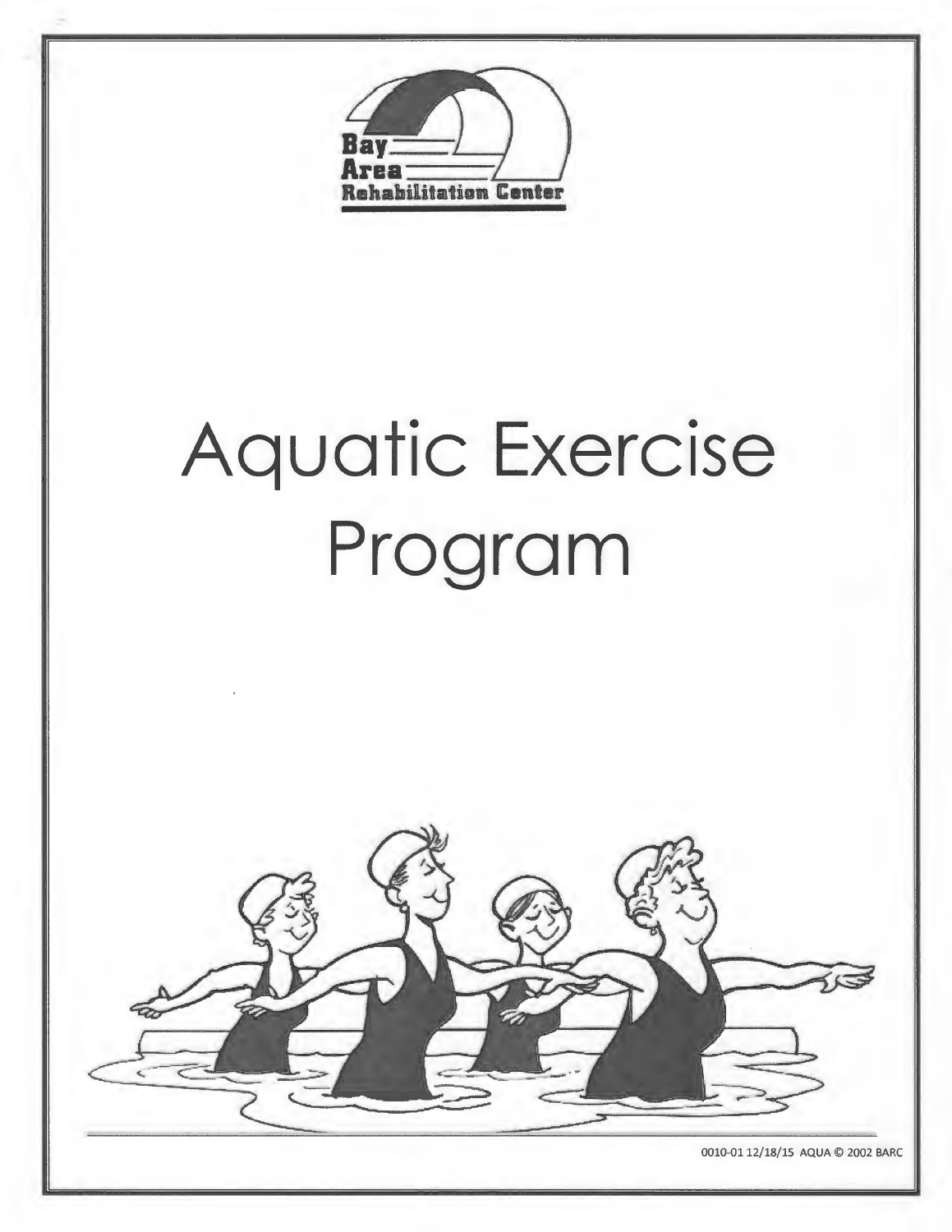#### Aquatic Exercise Program

Water exercise has many benefits for those who find it difficult to exercise on land, have limited mobility and want to lose weight. Being in the water helps alleviate the pressure off joints and your back allowing you to tone, strengthen and move with ease. Water exercise is even great for those who seek something different in their daily . . exercISe routmes.

Bay Area Rehabilitation Center's (BARQ indoor, junior Olympic-sized pool stays at a warm 89 degrees year-round so that you may enjoy your water exercise all year long! BARC also provides a spa hot tub for you to relax in before or after you exercise.

The BARC Aquatic Exercise Program provides 4 different classes:

- High intensity exercise primary focus being cardio with strengthening and stretching exercises
- Low intensity exercise includes walking, strengthening and stretching exercises
	- Open swim available for those who wish to simply swim or walk laps and move at his/her own pace
	- Parkinson's similar to the low intensity exercise class and is available to only those diagnosed with Parkinson's disease

Please note: the Houston Area Parkinson's Society **(HAPS)** pays for aquatic classes for any patient diagnosed with Parkinson's. Special requirements must be made to attend the Parkinson's class.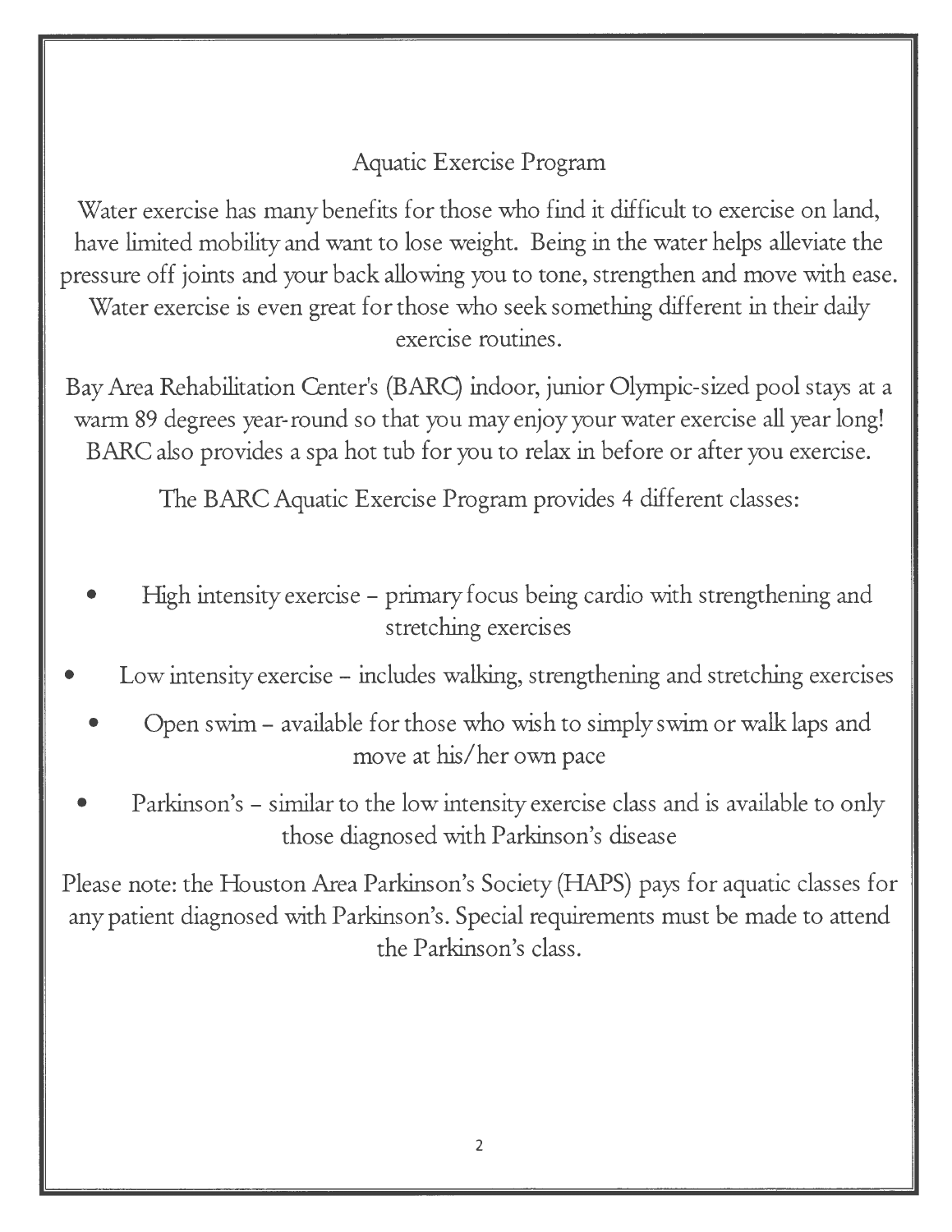

## **Aquatic Exercise Program Participant Information**

| Date:                                                                                                                                  |
|----------------------------------------------------------------------------------------------------------------------------------------|
| DOB:                                                                                                                                   |
| Sex: <b>IDMale</b> IFemale                                                                                                             |
|                                                                                                                                        |
|                                                                                                                                        |
|                                                                                                                                        |
|                                                                                                                                        |
| Email Address: Notes and Address:                                                                                                      |
| In the event class has to be canceled due to maintenance or weather, how would you like<br>be notified? $\Box$ Phone Call $\Box$ Email |
|                                                                                                                                        |
|                                                                                                                                        |
|                                                                                                                                        |
| Relationship: Address: Address:                                                                                                        |
| Best phone number to be contacted by <b>Ohome Ocell Owork</b>                                                                          |
|                                                                                                                                        |
| 0001-01 12/18/15 AQUA @ 2000 BARC                                                                                                      |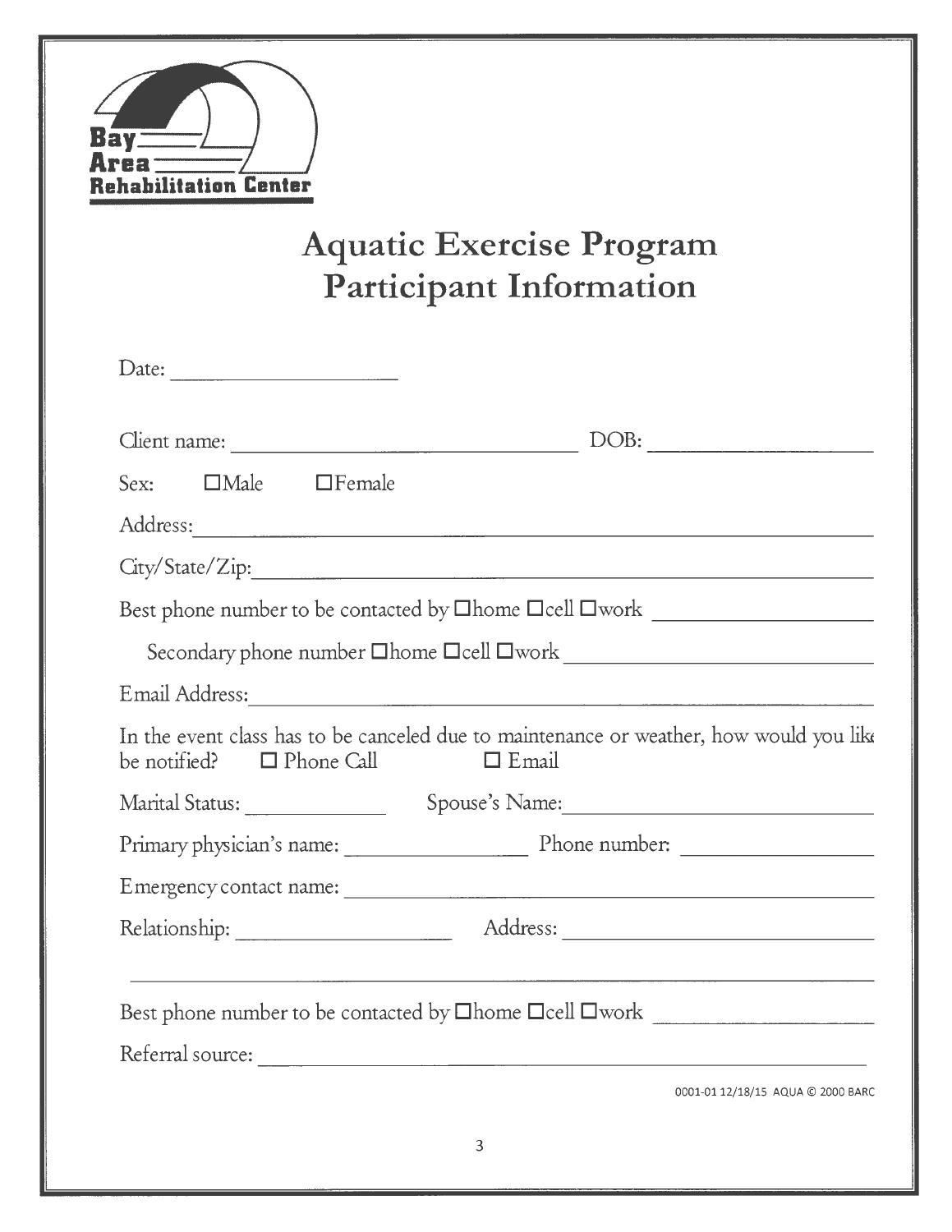

## **Program Rules**

- 1. All aquatic clients must have an approved schedule before attending any classes
- 2. Aquatic clients are not allowed in the pool until scheduled time
	- **a. Clients are allowed in the pool area 10 minutes prior to class starting**
	- **b. Clients must exit the pool and spa at the end of their assigned class time**
- 3. Each client assumes responsibility for their own safety and ability to enter, exercise in, and exit the pool without assistance. Exceptions are granted for those clients who are accompanied by their own caretaker.
- 4. For the safety of everyone, only participants in exercise classes, physical & occupational therapy, and caretakers may enter the water unless other arrangements have been made by center and pool staff
- 5. Be aware and respectful of other clients in the water
- 6. No child will be left unattended in the pool area or dressing rooms
- 7. Notice for any extended absence must be given to instructor
- 8. The pool will close during any severe weather conditions
- 9. The Center will provide as much advance notice as possible for any threatening weather or maintenance that may cause the pool to close
- 10.Maximum class size is limited to **20** participants
- 11.Do not wear water shoes outside of pool area
- 12.It is recommended to invest in a chlorine resistant swim suit and water shoes
- 13.Please be sure to sign in upon arrival on the sign in sheet provided
- **14.Participant Waiver Form is required and must be updated if client has been absent for six (6) months or longer or** if **there have been any significant health changes/ surgeries**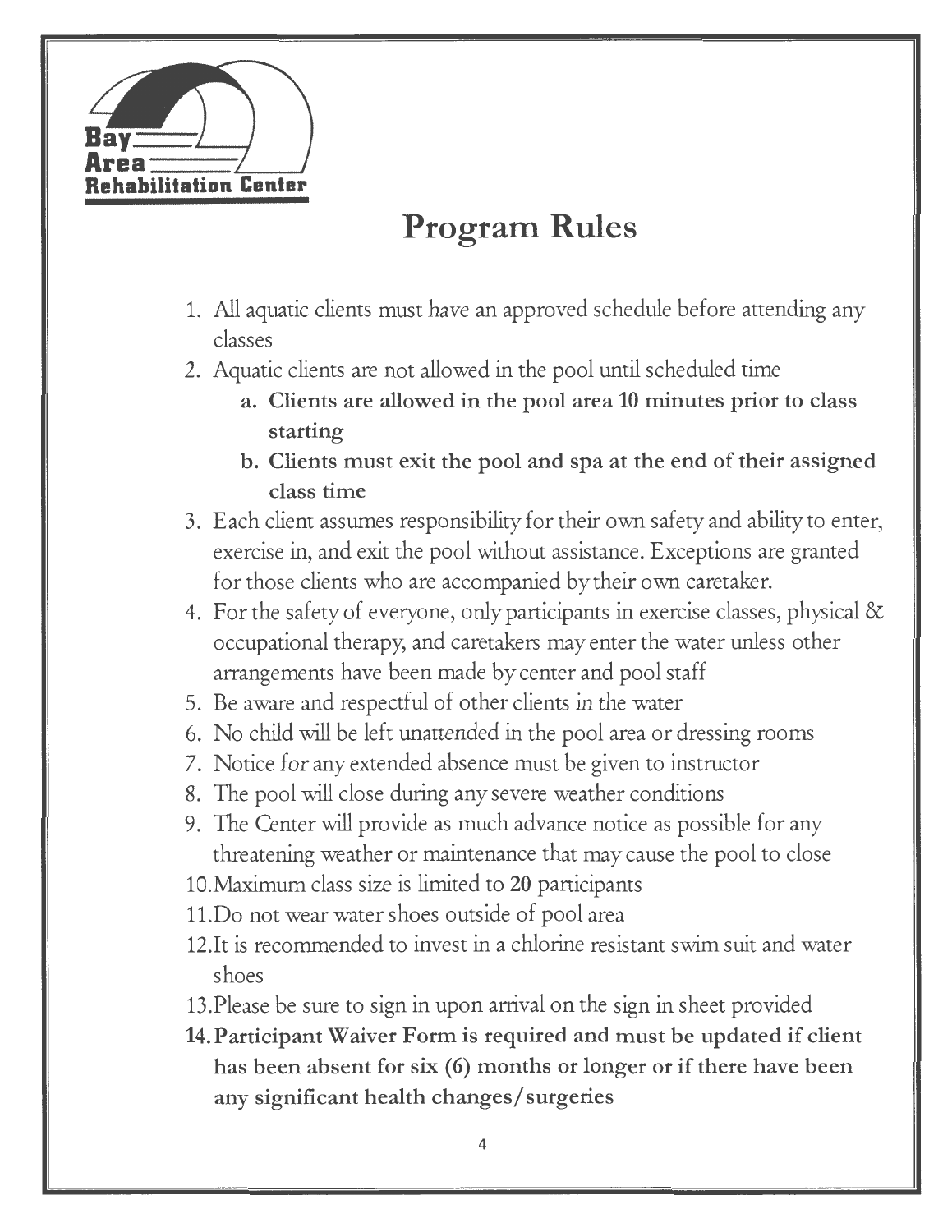

### **Hot Tub/Spa Concerns**

#### **CLIENTS WHO HA VE ANY OF THESE MEDICAL CONDITIONS LISTED BELOW SHOULD SEEK DOCTOR APPROVAL BEFORE USING THE SPA**

#### **High Blood Pressure**

The increased heat from a hot tub/ spa can have an undesired interaction with medication. Also, heat can increase heart rate which can cause more stress on the heart

#### **Heart Disease**

Heat and cold applications that increase the heart rate and force of contraction may overwork an already weakened heart

#### **Peripheral Vascular Disease**

Atherosclerosis and Arteriosclerosis clients may have weakened arteries. Heat applications increase tissue metabolism and demand for oxygen making heat application contraindicated

#### **Diabetes Mellitus**

Advanced diabetes – especially type I (juvenile onset) – can decrease the person's sense of tissue damage especially in the lower extremities. Decreased blood flow can also cause vascular damage to the tissues. However Diabetes type II can be helped as heat will cause Vasodilatation and speed up circulation to the extremities

#### **Pregnancy**

Full body hot applications to pregnant women are contraindicated as increased heat may damage the fetus and lead to birth defects

#### **Cancer**

Caution is advised when Hot or Cold applications can have an effect on your treatments so Physicians should always be consulted

#### **Skin Lesions**

Clients should consult with their physician in the case of broken skin or other skin irritation of infectious/ contagious conditions as are any one suffering from Tuberculosis

**EXTENDED PERIODS OF SOAKING:** In general, 20 minutes in a hot tub/spa at a time can result in the body overheating and cause dehydration.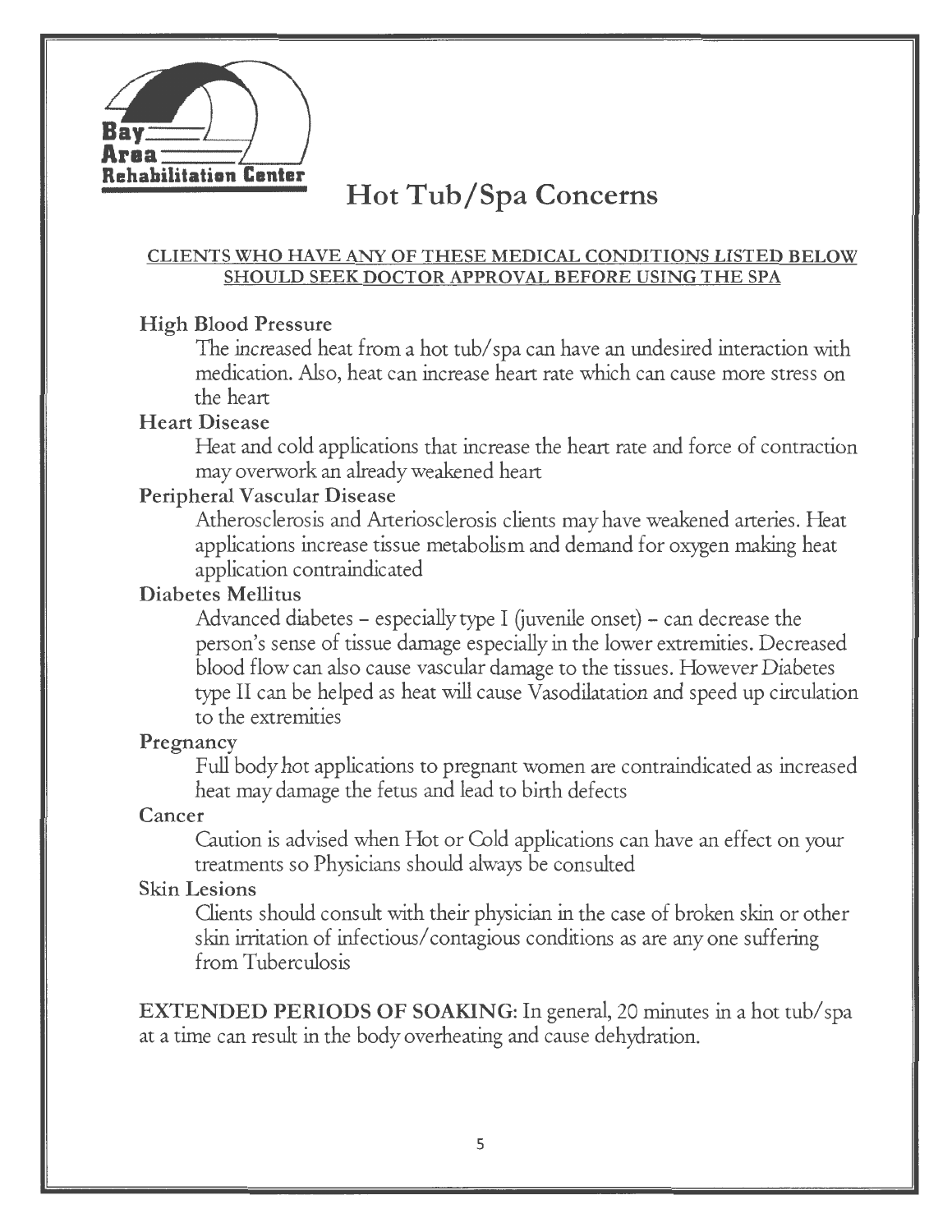

## **Aquatic Exercise Program Fee Schedule**

\$70 per month  $-3$  days each week (1 hr class per day) \$55 per month  $-2$  days each week (1 hr class per day)  $$8$  drop-in - for each 1 hr class

We welcome payment by cash, check & credit card, including: American Express, Visa, MasterCard, Discover

- All monthly fees are due every first Monday or Tuesday on the month, prior to any class attendance for that month,
- Drop-in fees must be paid prior to class attendance,
- There are no discounts to the monthly fee,
- Monthly Fees represent enrollment for a particular month and it is up to the participant to use the available exercise days in that month. Unused days and the associated fees DO NOT carry over to the following month. Fees will be refunded only in the event that the Center forces a closure of the program for an extended period of time.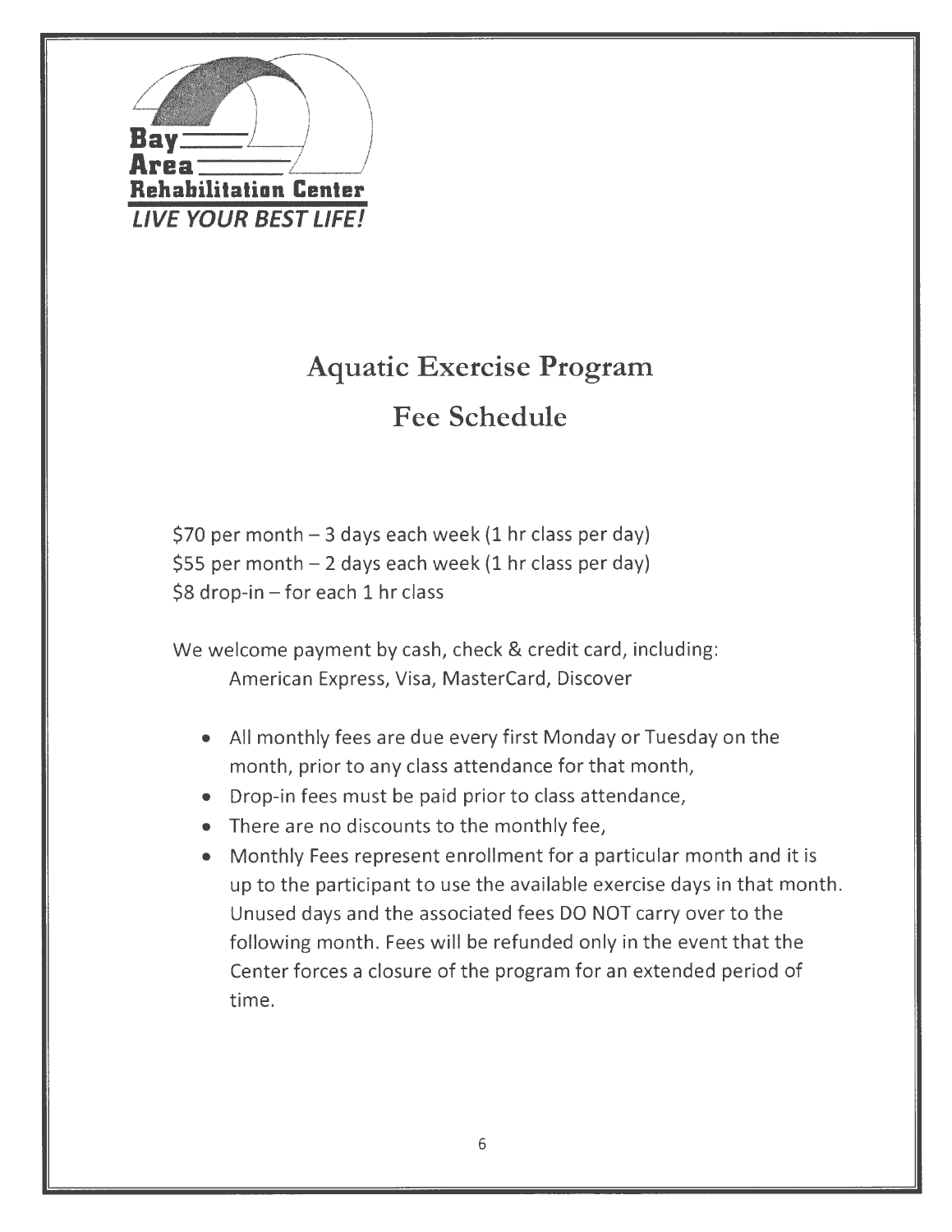

## **Aquatic Exercise Program Schedule**

| Time  | Monday                         | Tuesday                        | Wednesday                      | Thursday                       | Friday                         |
|-------|--------------------------------|--------------------------------|--------------------------------|--------------------------------|--------------------------------|
| 7:30  | <b>High Intensity</b><br>Class |                                | <b>High Intensity</b><br>Class |                                | <b>High Intensity</b><br>Class |
| 8:00  |                                |                                |                                |                                |                                |
| 9:00  |                                |                                |                                |                                |                                |
| 10:00 | <b>High Intensity</b><br>Class | <b>High Intensity</b><br>Class | <b>High Intensity</b><br>Class | <b>High Intensity</b><br>Class | <b>High Intensity</b><br>Class |
| 11:00 |                                | Open Swim                      |                                | Open Swim                      |                                |
| 12:00 |                                |                                |                                |                                |                                |
| 1:00  | Low Intensity<br>Class         |                                | Low Intensity<br>Class         |                                | Low Intensity<br>Class         |
| 2:00  |                                |                                |                                |                                |                                |
| 3:00  |                                |                                |                                |                                |                                |
| 4:00  | Open Swim                      |                                | Open Swim                      |                                |                                |
| 5:00  |                                |                                |                                |                                |                                |

## **Beginning 4/1/2022**

*Classes are one (1) hour Jong each.*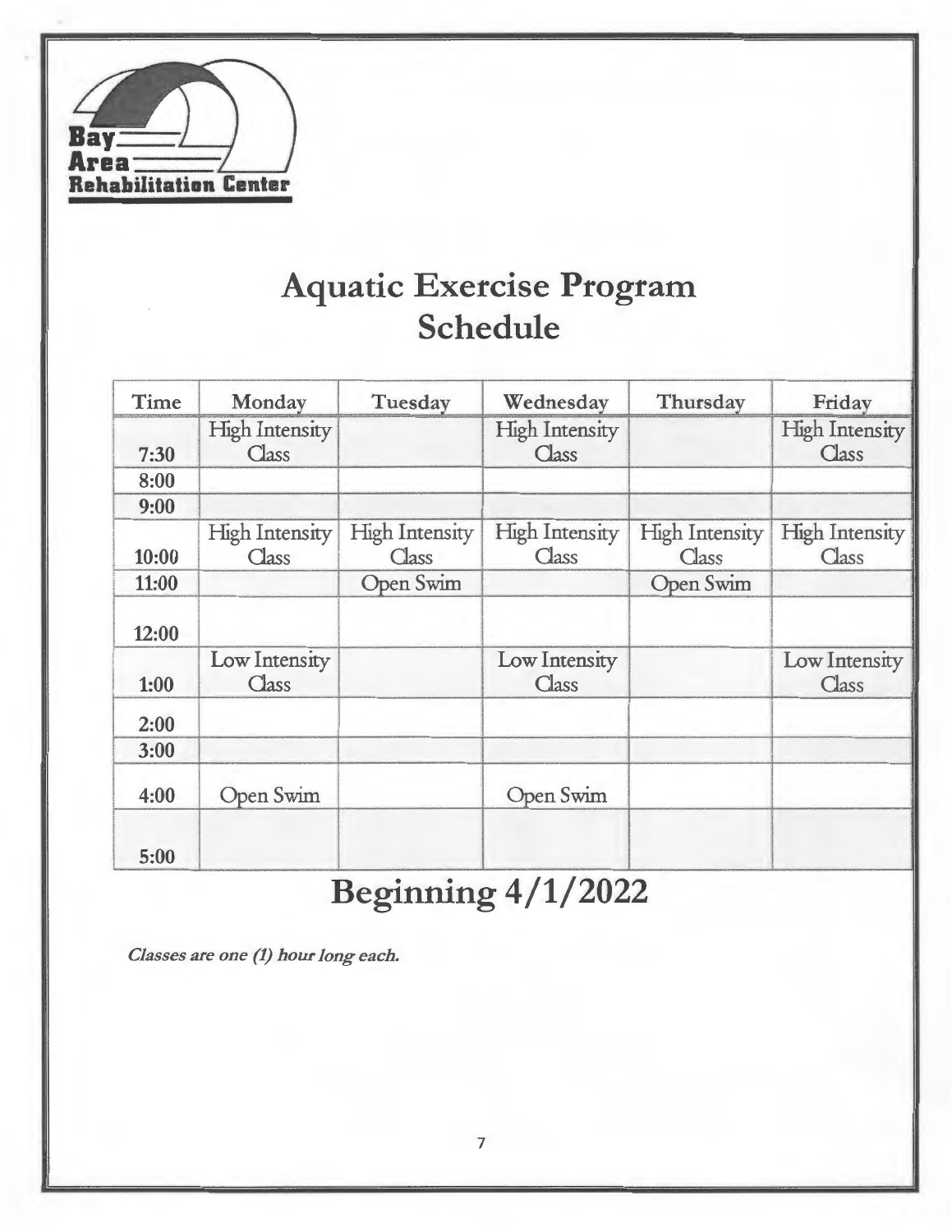| Bav<br>rea<br>ehabilitation Center                                                                     | <b>Health History Questionnaire</b>                                                                                       |                                                                                          |
|--------------------------------------------------------------------------------------------------------|---------------------------------------------------------------------------------------------------------------------------|------------------------------------------------------------------------------------------|
|                                                                                                        | (Information provided will be kept confidential and is used to help better tailor the program to your specific<br>needs.) |                                                                                          |
| Date:                                                                                                  |                                                                                                                           |                                                                                          |
| Name:<br>Last                                                                                          | First                                                                                                                     | Middle Initial                                                                           |
| Height:                                                                                                | Weight:                                                                                                                   |                                                                                          |
| 1)                                                                                                     | Do you have or have you ever been diagnosed with any of the following?                                                    |                                                                                          |
| $\Box$ Heart disease<br>$\Box$ Lung disease<br>$\Box$ Heart attack<br>$\Box$ Stroke<br>$\Box$ Epilepsy | Diabetes<br>$\Box$ Cancer<br>$\Box$ Angina<br>$\Box$ High blood pressure<br>$\Box$ Arthritis                              | $\Box$ Low blood pressure<br>$\Box$ Anxiety or depression<br>Anemia<br>Incontinence<br>□ |
| Do you currently have<br>(2)                                                                           |                                                                                                                           |                                                                                          |
| $\Box$ Joint/muscle pain                                                                               | $\Box$ Back pain                                                                                                          | $\Box$ Shoulder/neck pain                                                                |
|                                                                                                        |                                                                                                                           |                                                                                          |
| 3)<br>Name                                                                                             | Please list any medications that you are currently taking (if more space is needed write on back)                         |                                                                                          |
|                                                                                                        | 8                                                                                                                         |                                                                                          |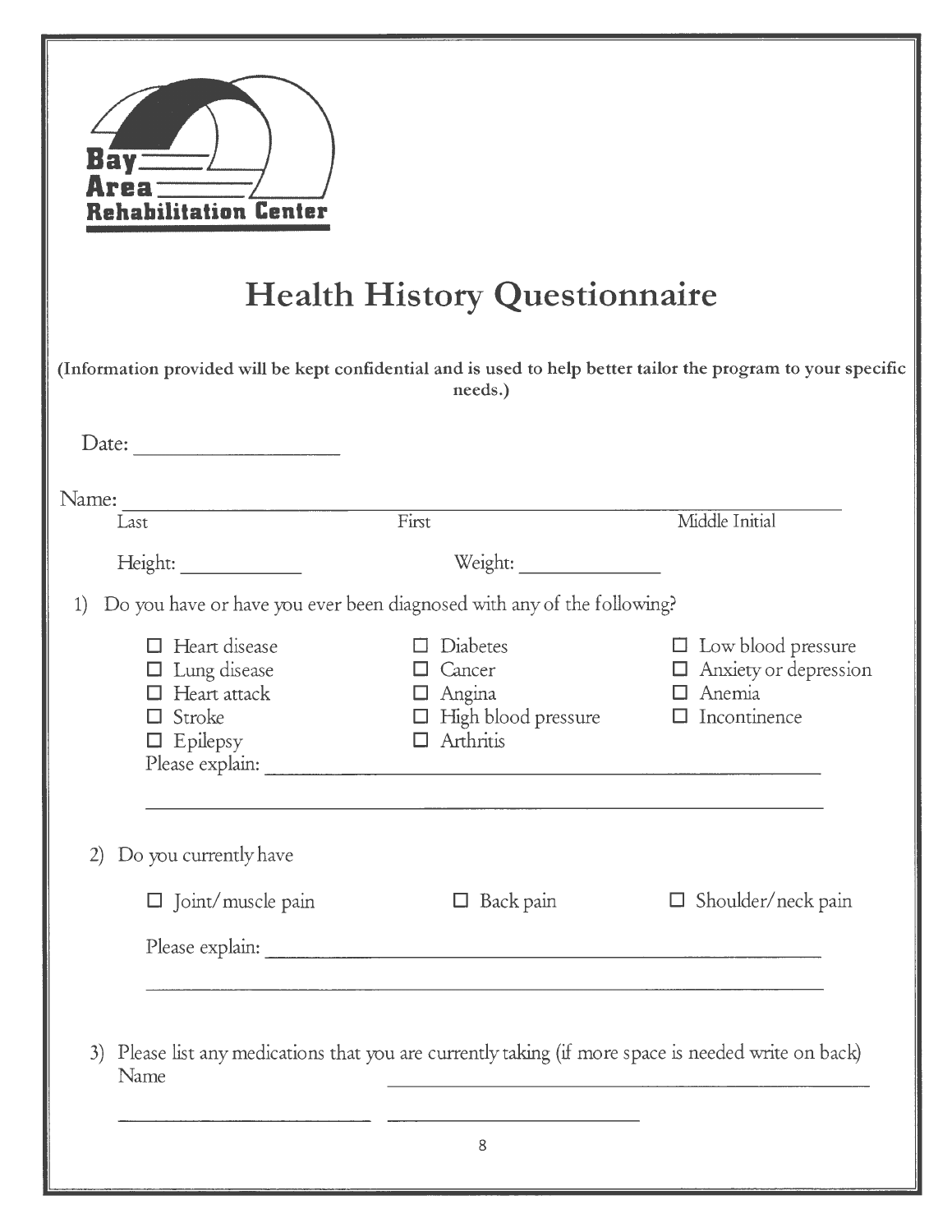|                                                                                                                                                                                                                                      | Times per day                                                                                 |                                                                    |
|--------------------------------------------------------------------------------------------------------------------------------------------------------------------------------------------------------------------------------------|-----------------------------------------------------------------------------------------------|--------------------------------------------------------------------|
|                                                                                                                                                                                                                                      |                                                                                               |                                                                    |
| 4)<br>ability to function properly? $\Box$ Yes $\Box$ No                                                                                                                                                                             | Do any of the medications you are currently taking effect your physical and/or your mental    |                                                                    |
| 5)                                                                                                                                                                                                                                   | Please list any over the counter medication or dietary supplements you are currently taking.  |                                                                    |
| Name                                                                                                                                                                                                                                 | Amount                                                                                        | Times per day                                                      |
| <u> The Communication of the Communication of the Communication of the Communication of the Communication of the Communication of the Communication of the Communication of the Communication of the Communication of the Commun</u> |                                                                                               |                                                                    |
|                                                                                                                                                                                                                                      |                                                                                               |                                                                    |
|                                                                                                                                                                                                                                      |                                                                                               |                                                                    |
| 6)<br>$\Box$ Yes<br>$\square$ No                                                                                                                                                                                                     | Have you been hospitalized, had any illnesses or surgical procedures within the past 2 years? |                                                                    |
|                                                                                                                                                                                                                                      |                                                                                               |                                                                    |
|                                                                                                                                                                                                                                      |                                                                                               |                                                                    |
|                                                                                                                                                                                                                                      |                                                                                               |                                                                    |
| Do you smoke?<br>$\Box$ Yes<br>7)                                                                                                                                                                                                    | $\Box$ No                                                                                     |                                                                    |
| Females only: are you pregnant?<br>8)                                                                                                                                                                                                | $\Box$ Yes<br>$\Box$ No                                                                       |                                                                    |
| How would you characterize your lifestyle?<br>9)<br>$\Box$ Highly stressful                                                                                                                                                          | $\Box$ Moderately stressful                                                                   | $\Box$ Low in stress                                               |
|                                                                                                                                                                                                                                      | 10) Please check conditions/problems (if any) you are currently experiencing                  |                                                                    |
| Light-headedness or fainting<br>Migraine or recurrent headaches<br>Unusual shortness of breath                                                                                                                                       | $\Box$ Limited range of motion                                                                | Cold hands or feet<br>U<br>Trouble sleeping<br>⊔<br>Ankle swelling |
| Swollen, stiff or painful joints                                                                                                                                                                                                     |                                                                                               | Foot problems<br>□                                                 |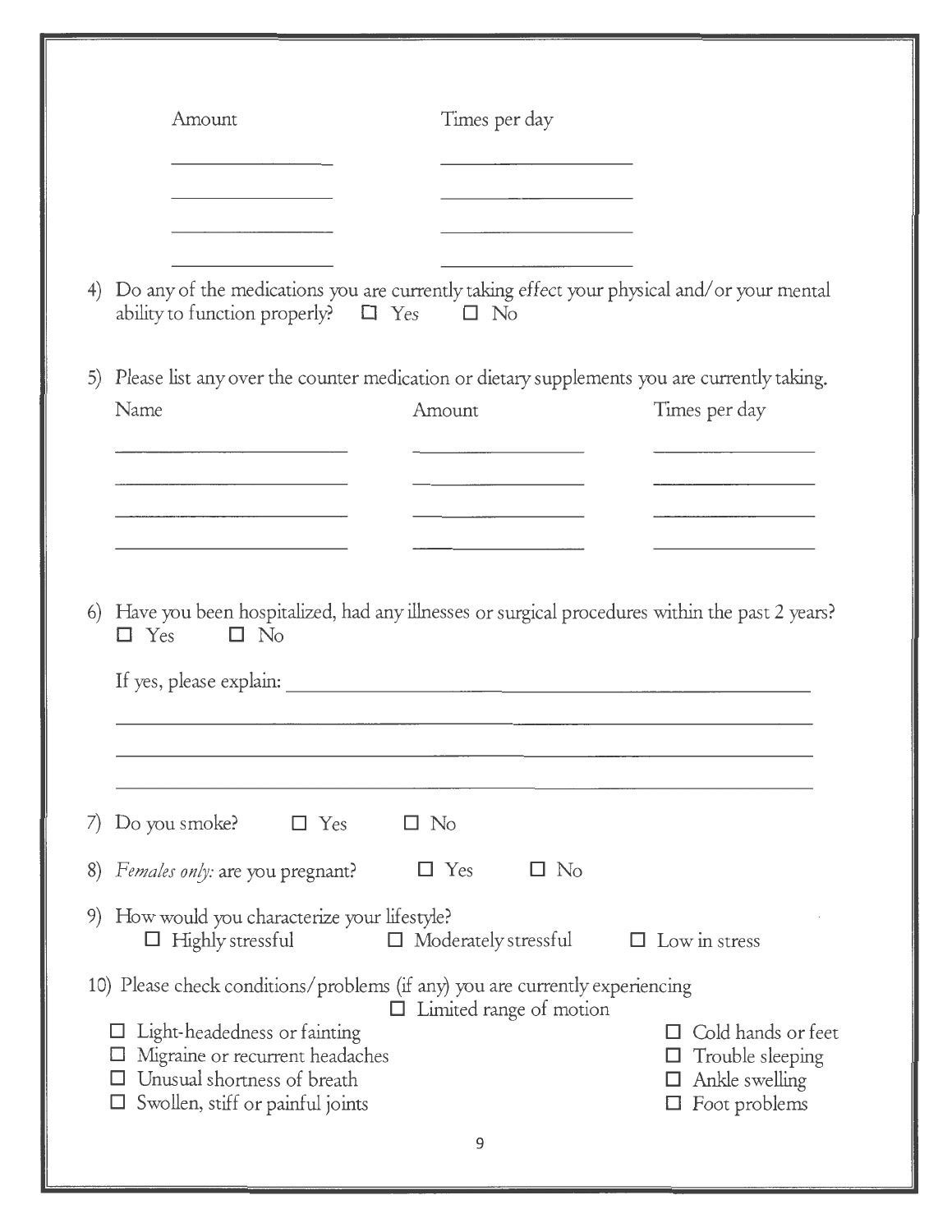| $\Box$ Intestinal problems                                                                                                                                                        | $\Box$ Chest discomfort<br>$\Box$ Knee problems<br>$\Box$ Neck problems<br>$\Box$ Fatigue           |                                  |
|-----------------------------------------------------------------------------------------------------------------------------------------------------------------------------------|-----------------------------------------------------------------------------------------------------|----------------------------------|
| $\Box$ Other                                                                                                                                                                      |                                                                                                     |                                  |
| 11) Do you usually eat at least 3 meals per day?                                                                                                                                  | $\Box$ Yes                                                                                          | $\Box$ No                        |
| 12) How active do you consider yourself?<br>$\Box$ Sedentary $\Box$ Lightly active                                                                                                | $\Box$ Moderately active                                                                            | $\Box$ Highly active             |
| 13) How would you describe your knowledge of exercise?<br>$\Box$ Good                                                                                                             | $\Box$ Fair                                                                                         | $\Box$ Poor                      |
| 14) Are you currently exercising a minimum of 2 times per week for at least 20 minutes at a time?<br>$\square$ No<br>$\Box$ Yes                                                   |                                                                                                     |                                  |
| If yes, please specify:                                                                                                                                                           |                                                                                                     |                                  |
| $\Box$ Running/jogging<br>$\Box$ Yoga/Pilates<br>$\Box$ Aerobic dance                                                                                                             | $\Box$ Racket sports<br>$\Box$ Brisk walking<br>$\Box$ Swimming                                     | $\Box$ Biking<br>Weight training |
|                                                                                                                                                                                   |                                                                                                     |                                  |
| 15) What are your goals for joining the class?<br>$\Box$ Lose weight<br>$\Box$ Improve cardiovascular fitness<br>$\Box$ Improve muscle conditioning<br>$\Box$ Improve flexibility | $\Box$ Reduce low back pain<br>$\Box$ Improve balance<br>$\Box$ Feel better overall<br>$\Box$ Other |                                  |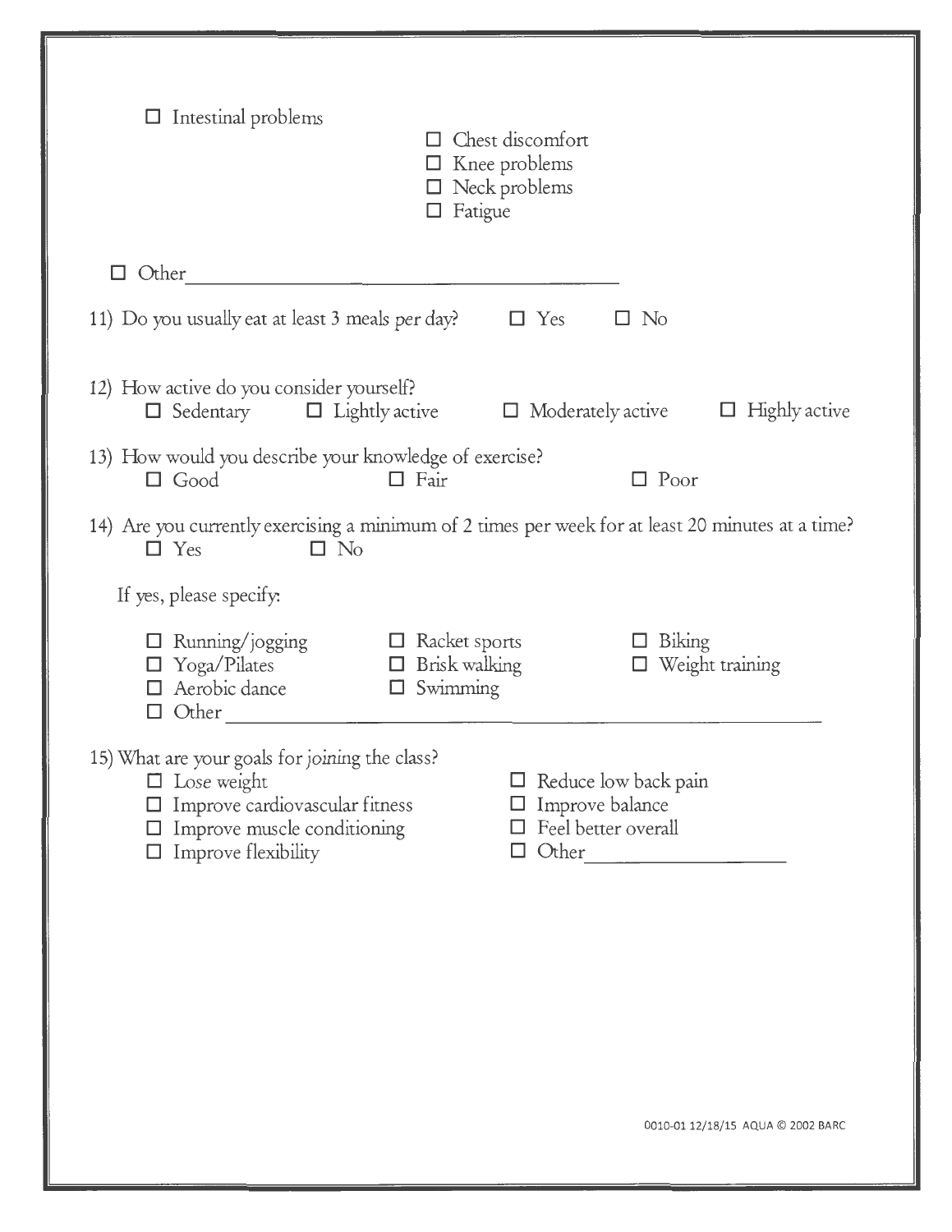| habilitation Center<br><b>LIVE YOUR BEST LIFE!</b><br><b>Aquatic Exercise Program</b>                                                                                                                                                                                                                                                                                                                                                                                                                                                                                                                          |
|----------------------------------------------------------------------------------------------------------------------------------------------------------------------------------------------------------------------------------------------------------------------------------------------------------------------------------------------------------------------------------------------------------------------------------------------------------------------------------------------------------------------------------------------------------------------------------------------------------------|
| <b>Participant Waiver</b>                                                                                                                                                                                                                                                                                                                                                                                                                                                                                                                                                                                      |
| understand that participation in Bay Area Rehabilitation<br>Center's Aquatic Exercise program is based upon my own interest in the program and I alone am<br>responsible for my own health and well-being while participating in the program. I agree to<br>participate in an appropriate level of exercise that will not place my own health at risk. I understand<br>the program includes the standard pool conditions as follows:<br>1. Pool water temperature between 88° and 90° F<br>2. Spa water temperature between 100° and 102° F<br>3. Room climate between 80 - 87° F, humidity between 45 and 55% |
| Participant Signature:                                                                                                                                                                                                                                                                                                                                                                                                                                                                                                                                                                                         |
|                                                                                                                                                                                                                                                                                                                                                                                                                                                                                                                                                                                                                |